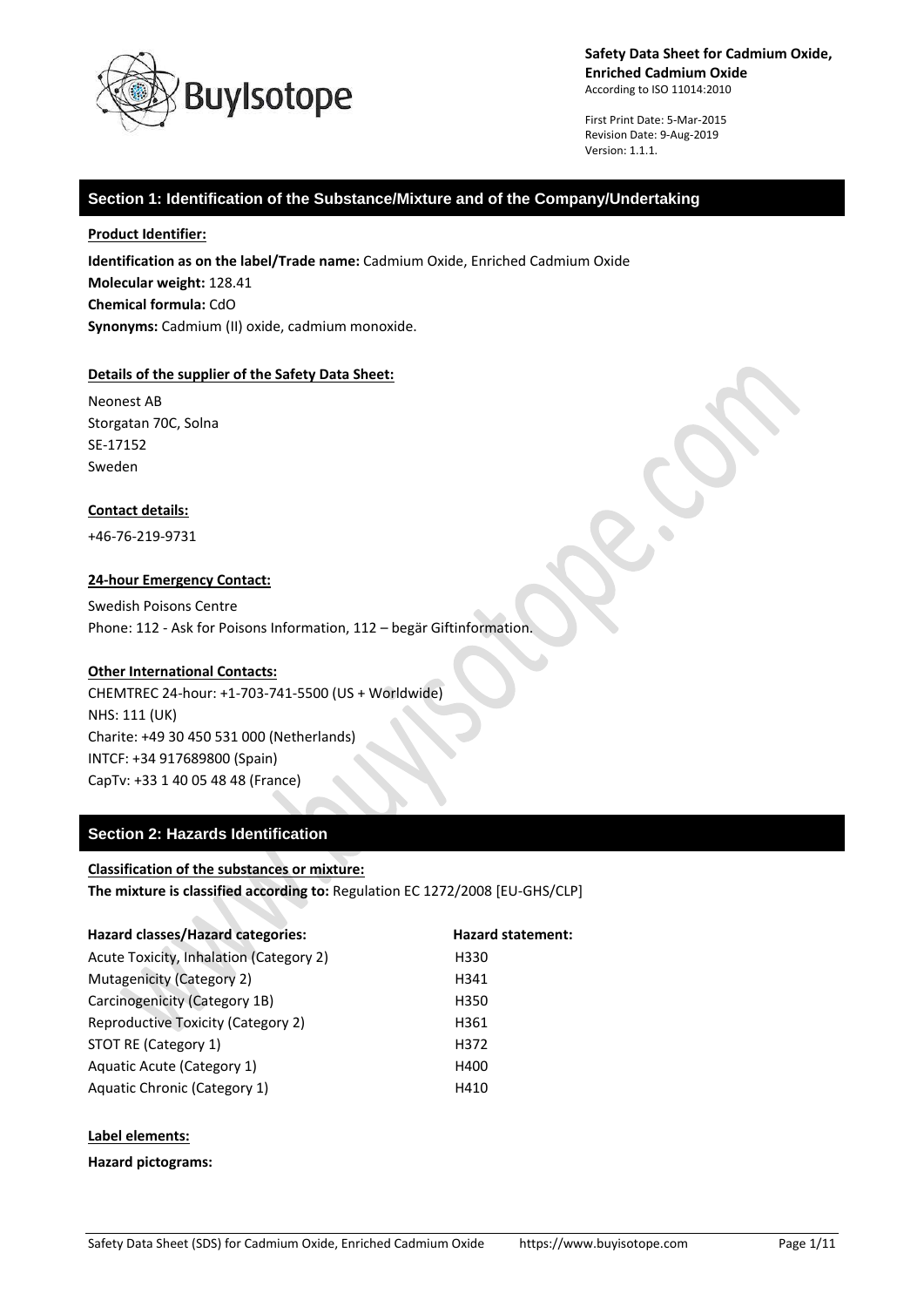

First Print Date: 5-Mar-2015 Revision Date: 9-Aug-2019 Version: 1.1.1.



**Signal Words:** Danger.

**Hazard Statements:**

H330 Fatal if inhaled.

H341 Suspected of causing genetic defects.

H350 May cause cancer.

H361 Suspected of damaging fertility or the unborn child.

H372 Causes damage to organs through prolonged or repeated exposure.

H400 Very toxic to aquatic life.

H410 Very toxic to aquatic life with long lasting effects.

### **Precautionary Statements:**

P201 Obtain special instructions before use.

P202 Do not handle until all safety precautions have been read and understood.

P260 Do not breathe dust.

P270 Do not eat, drink or smoke when using this product.

P271 Use only outdoors or in a well-ventilated area.

P273 Avoid release to the environment.

P280 Wear protective gloves/protective clothing.

P304 + P340 IF INHALED: Remove person to fresh air and keep comfortable for breathing.

P305 + P351 + P338 IF IN EYES: Rinse cautiously with water for several minutes. Remove contact lenses, if present and easy to do. Continue rinsing.

P308 + P313 IF exposed or concerned: Get medical advice/attention.

P337 + P313 If eye irritation persists: Get medical advice/attention.

P391 Collect spillage.

P403 + P233 Store in a well-ventilated place. Keep container tightly closed.

P405 Store locked up.

P501 Dispose of contents/container in accordance with local and national regulations.

**Other hazards:** None known.

# **Section 3: Composition/Information on Ingredients**

**Substance/Mixture:** Substance. **Ingredients:**

| Substance name (IUPAC/EC) | CAS-No.   | <b>Molecular</b> | Concentration | <b>Classification</b> |      |
|---------------------------|-----------|------------------|---------------|-----------------------|------|
|                           | EC-No.    | weight           | % by weight   | EC1272/2008           |      |
| Cadmium oxide             | 1306-19-0 | 128.41           | >99%          | Acute Tox. 2          | H330 |
|                           |           |                  |               | Muta. 1B              | H341 |
|                           |           |                  |               | Carc. 1B H350         | H350 |
|                           | 215-146-2 |                  |               | Repr. 1B H360         | H361 |
|                           |           |                  |               | STOT RE 1             | H372 |
|                           |           |                  |               | Aquatic Acute 1 H400  |      |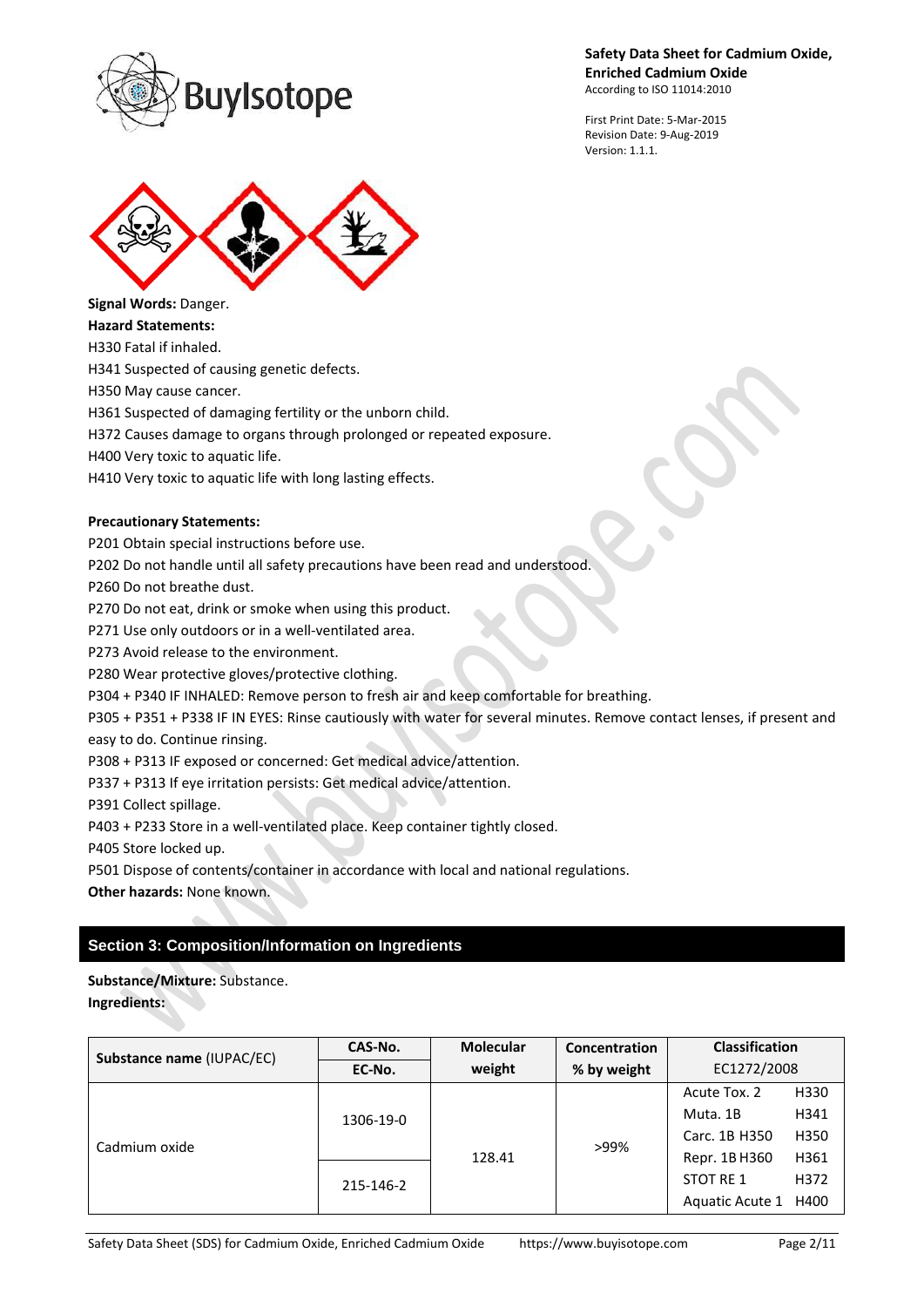

First Print Date: 5-Mar-2015 Revision Date: 9-Aug-2019 Version: 1.1.1.

 $\bullet$ 

|  |  | Aquatic Chronic 1H410 |
|--|--|-----------------------|
|  |  |                       |

For explanation of abbreviations see Section 16.

# **Section 4: First-Aid Measures**

### **Description of first aid measures:**

**In case of inhalation:** Move to fresh air. If not breathing, give artificial respiration. Seek immediate medical attention. **In case of skin contact:** If on skin, rinse well with running water for a minimum of 15 minutes. Remove exposed or contaminated clothing, taking care not to contaminate the eyes. Seek immediate medical attention if any adverse effects occur.

**In case of eye contact:** Immediately flush eye(s) with plenty of water. Remove contact lenses. Protect unharmed eye. Keep eye wide open while rinsing. Seek immediate medical attention.

**In case of ingestion:** Induce vomiting immediately as directed by medical personnel. Never give anything by mouth to an unconscious person. Get medical attention immediately.

### **Most important symptoms and effects, both acute and delayed:**

**Inhalation:** Cadmium absorption is most efficient via respiratory tract. Inhalation of dust may produce irritation, headache, metallic taste and/or cough. Severe exposures may produce shortness of breath, chest pain and flulike symptoms: weakness, fever, headache, chills, sweating, nausea and muscular pain. Can cause pulmonary edema, liver and kidney damage, death. Symptoms from inhalation may be delayed for as long as 24 hours.

**Eyes:** May cause irritation, redness, and pain.

**Skin contact:** May cause irritation, redness, and pain.

**Ingestion:** Toxic. Ingested cadmium salts may cause severe and sometimes fatal poisonings. Symptoms can include severe nausea, vomiting, diarrhoea, abdominal pain, choking, dizziness and salivation. Kidney and liver dysfunction may occur. Although as little as 10-20 mg of soluble cadmium salts have produced severe toxic symptoms when ingested, death probably requires several hundred mg by oral route.

**Indication of any immediate medical attention and special treatment needed:** Treat symptomatically. Show this safety data sheet to a physician or emergency room.

# **Section 5: Fire-Fighting Measures**

### **Extinguisher media:**

**Suitable extinguisher media:** Use any means suitable for extinguishing surrounding fire.

**Unsuitable extinguishing media:** None known.

**Special hazards arising from the mixture:** May emit toxic cadmium fumes during a fire.

**Advice for fire-fighters:** Wear self-contained breathing apparatus and protective clothing for firefighting.

**Further information:** Standard procedure for chemical fires. Use extinguishing measures that are appropriate to local circumstances and the surrounding environment.

### **Section 6: Accidental Release Measures**

### **Personal precautions, protective equipment and emergency procedures:**

**Personal precautions:** Wear appropriate personal protective equipment as specified in Section 8. Wash hands, face, forearms and neck when exiting restricted areas. Shower, dispose of outer clothing, change to clean garments at the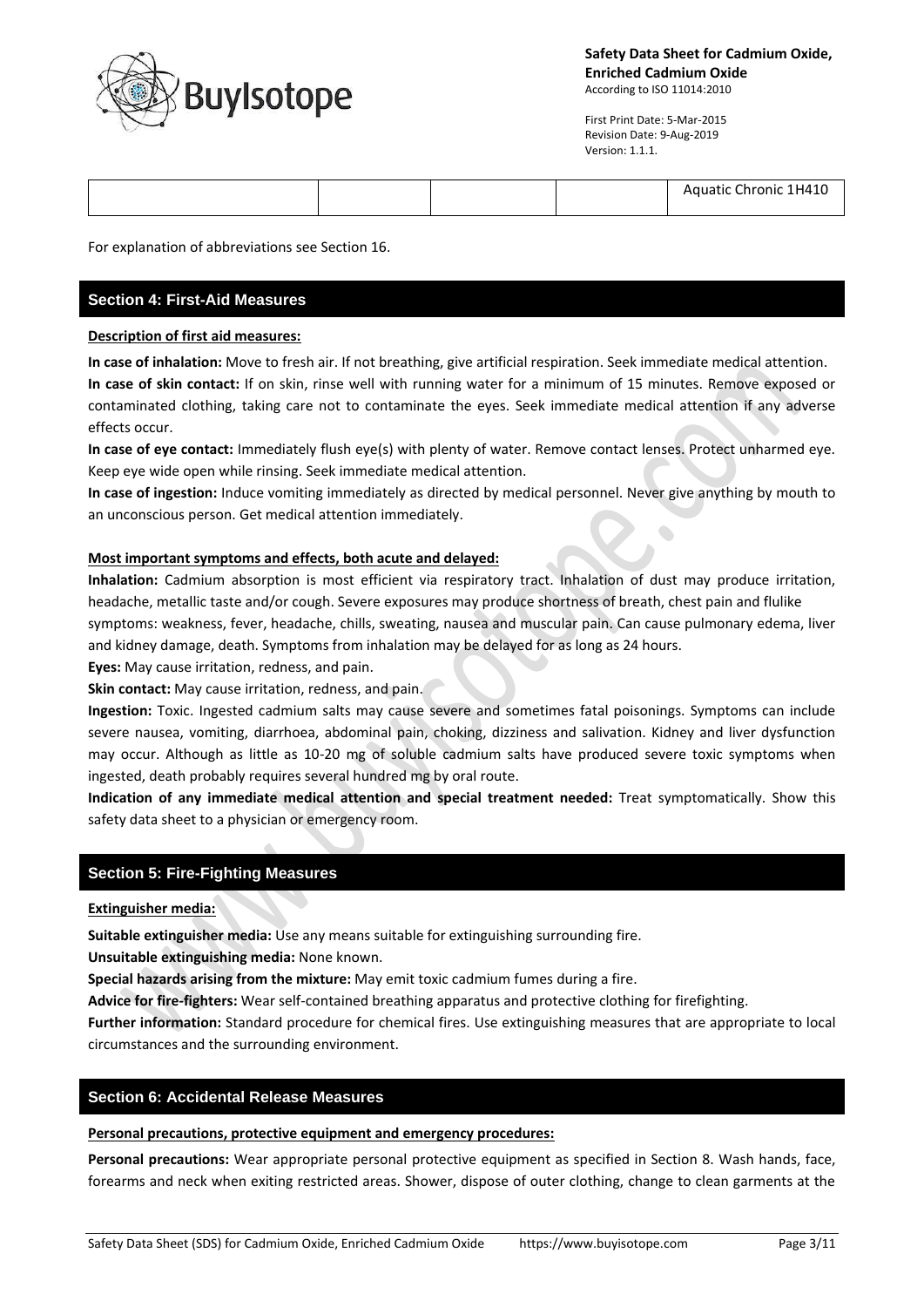

First Print Date: 5-Mar-2015 Revision Date: 9-Aug-2019 Version: 1.1.1.

 $\bullet$ 

end of the day. Avoid cross-contamination of street clothes. Wash hands before eating. Do not eat, drink, or smoke in the workplace.

**Environmental precautions:** Prevent product from entering drains. Prevent further leakage or spillage if safe to do so. Local authorities should be advised if significant spillages cannot be contained.

### **Methods for containment and cleaning up:**

**Methods for cleaning up:** Ventilate area of leak or spill. Keep unnecessary and unprotected people away from area of spill. Isolate personnel from spills at a 25-meter distance, or from fire at 800 meters. Pick up and place in a suitable container for reclamation or disposal, using a method that does not generate dust. Do not flush to the sewer. Bioaccumulation may occur in plants and seafood.

#### **Reference to other sections:**

Treat recovered material as described in the section "Disposal considerations".

## **Section 7: Handling and Storage**

### **Precautions for safe handling:**

**Advice on safe handling:** Containers of this material may be hazardous when empty since they retain product residues (dust, solids); observe all warnings and precautions listed for the product.

**Hygiene measures:** Do not eat, drink or smoke when using this product.

#### **Conditions for safe storage, including incompatibilities:**

**Requirements for storage areas and containers:** Keep in a tightly closed container, stored in a cool, dry, ventilated area. Protect against physical damage. Wear special protective equipment (Section 8) for maintenance break-in or where exposures may exceed established exposure levels.

## **Section 8: Exposure Controls/Personal Protection**

#### **Control parameters:**

#### **Occupational exposure limits:**

OSHA Threshold Limit Value (PEL) ACGIH Threshold Limit Value (TLV)

of Cadmium (TWA), 2.5 ug/m<sup>3</sup> (Action Level) total dust, 0.002 mg/m<sup>3</sup> respirable fraction for cadmium and compounds, as Cd; listed as A2, suspected human carcinogen.

### **Exposure controls:**

**Appropriate engineering controls:** A system of local and/or general exhaust is recommended to keep employee exposures below the Airborne Exposure Limits. Local exhaust ventilation is generally preferred because it can control the emissions of the contaminant at its source, preventing dispersion into the general work area.

#### **Individual protection measures, such as personal protective equipment:**

**Eye/face protection:** Use safety glasses. If there is a potential for exposure to particles which could cause eye discomfort, wear chemical goggles.

**Hand protection:** Use chemical resistant gloves. Examples of preferred glove barrier materials include: Butyl rubber, Neoprene, Nitrile/butadiene rubber, Polyethylene, Ethyl vinyl alcohol laminate, polyvinyl alcohol, Polyvinyl chloride. **Body protection:** Wear protective clothing as appropriate.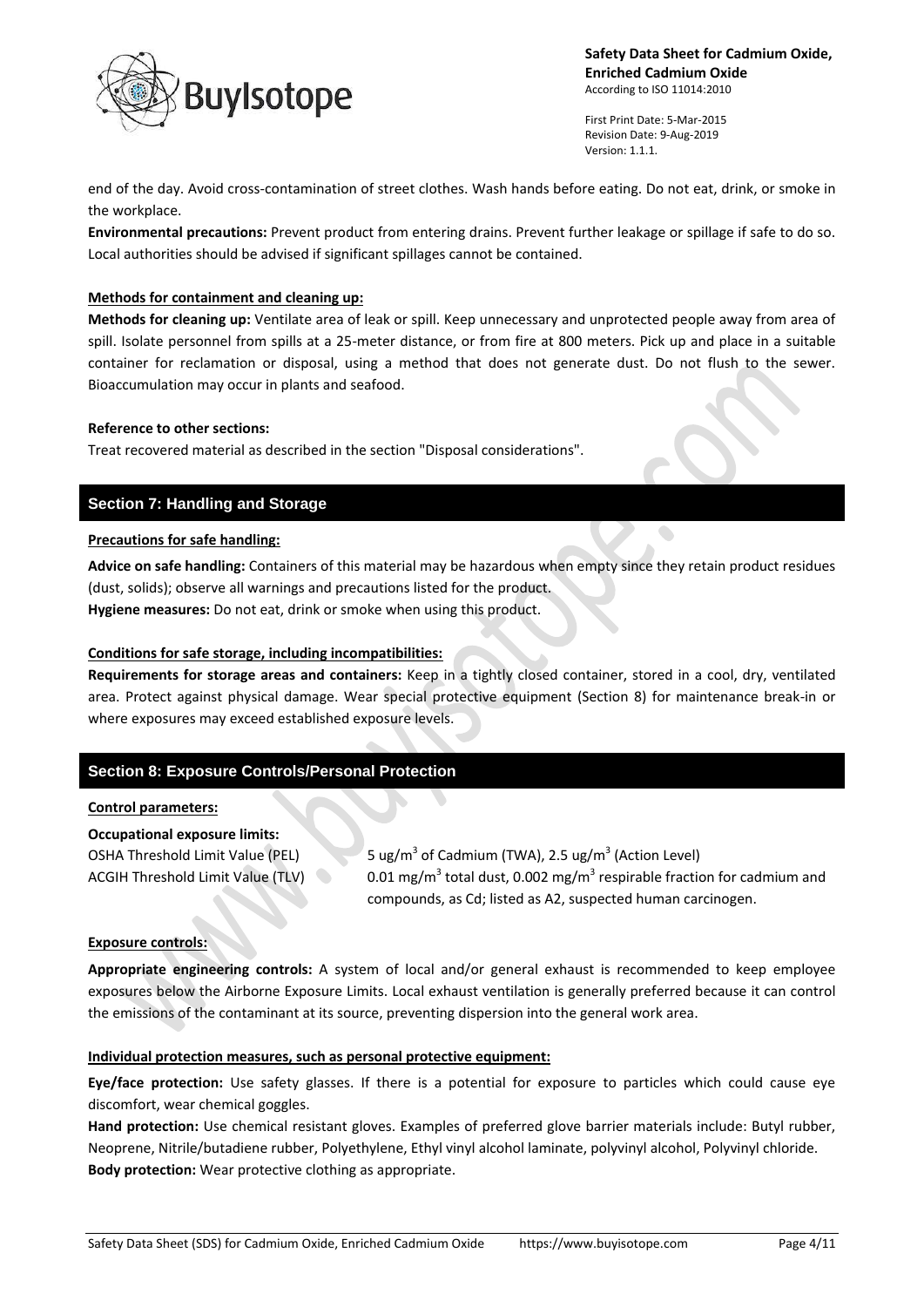

First Print Date: 5-Mar-2015 Revision Date: 9-Aug-2019 Version: 1.1.1.

**Respiratory protection:** If the exposure limit is exceeded and engineering controls are not feasible, a half-face highefficiency particulate respirator (NIOSH type N100 filter) may be worn for up to ten times the exposure limit or the maximum use concentration specified by the appropriate regulatory agency or respirator supplier, whichever is lowest. A full-face piece high efficiency particulate respirator (NIOSH type N100 filter) may be worn up to 50 times the exposure limit, or the maximum use concentration specified by the appropriate regulatory agency or respirator supplier, whichever is lowest. If oil particles (e.g. lubricants, cutting fluids, glycerine, etc.) are present, use a NIOSH type R or P filter. For emergencies or instances where the exposure levels are not known, use a full-facepiece positivepressure, air-supplied respirator.

### **Section 9: Physical and Chemical Properties**

#### **Information on basic physical and chemical properties**

**Appearance (form):** Solid (crystals or powder). **Colour:** Brown. **Density:** 8.15 g/cm 3 **Odour:** Odourless. **Odour threshold:** No data available. **Molecular Weight:** 128.41 **pH (concentration):** No data available. **Melting point/range (°C):** 950 °C crystals, < 1426 °C powder. **Boiling point/range (°C):** 1559 °C **Freezing point (°C):** No data available. **Flash point (°C):** No data available. **Evaporation rate:** No data available. **Flammability (solid, gas):** No data available. **Ignition temperature (°C):** No data available. **Upper/lower flammability/explosive limits:** No data available. **Vapour pressure (20 °C):** 1.3 mbar @ 1000 ºC **Vapour density:** No data available. **Relative density (25 °C):** No data available. **Water solubility (g/L) at 20 °C:** Insoluble. **n-Octanol/Water partition coefficient**: No data available. **Auto-ignition temperature:** No data available. **Decomposition temperature:** No data available. **Viscosity, dynamic (mPa s):** No data available. **Explosive properties:** The substance or mixture is not classified as explosive. **Oxidising properties:** The substance or mixture is not classified as oxidizing.

# **Section 10: Stability and Reactivity**

**Reactivity:** No dangerous reaction known under conditions of normal use.

**Chemical stability:** Stable under normal conditions.

**Possibility of hazardous reactions:** No dangerous reaction known under conditions of normal use.

**Conditions to avoid:** Fire and other elevated temperature conditions.

**Incompatible materials:** Explodes when heated with magnesium. Cadmium dust presents a fire/explosion hazard if reacted with oxidizing agents, metals, hydrogen azide, zinc, selenium or tellurium.

**Hazardous decomposition products:** Toxic cadmium oxide fumes may be formed at high temperatures (> 900 °C).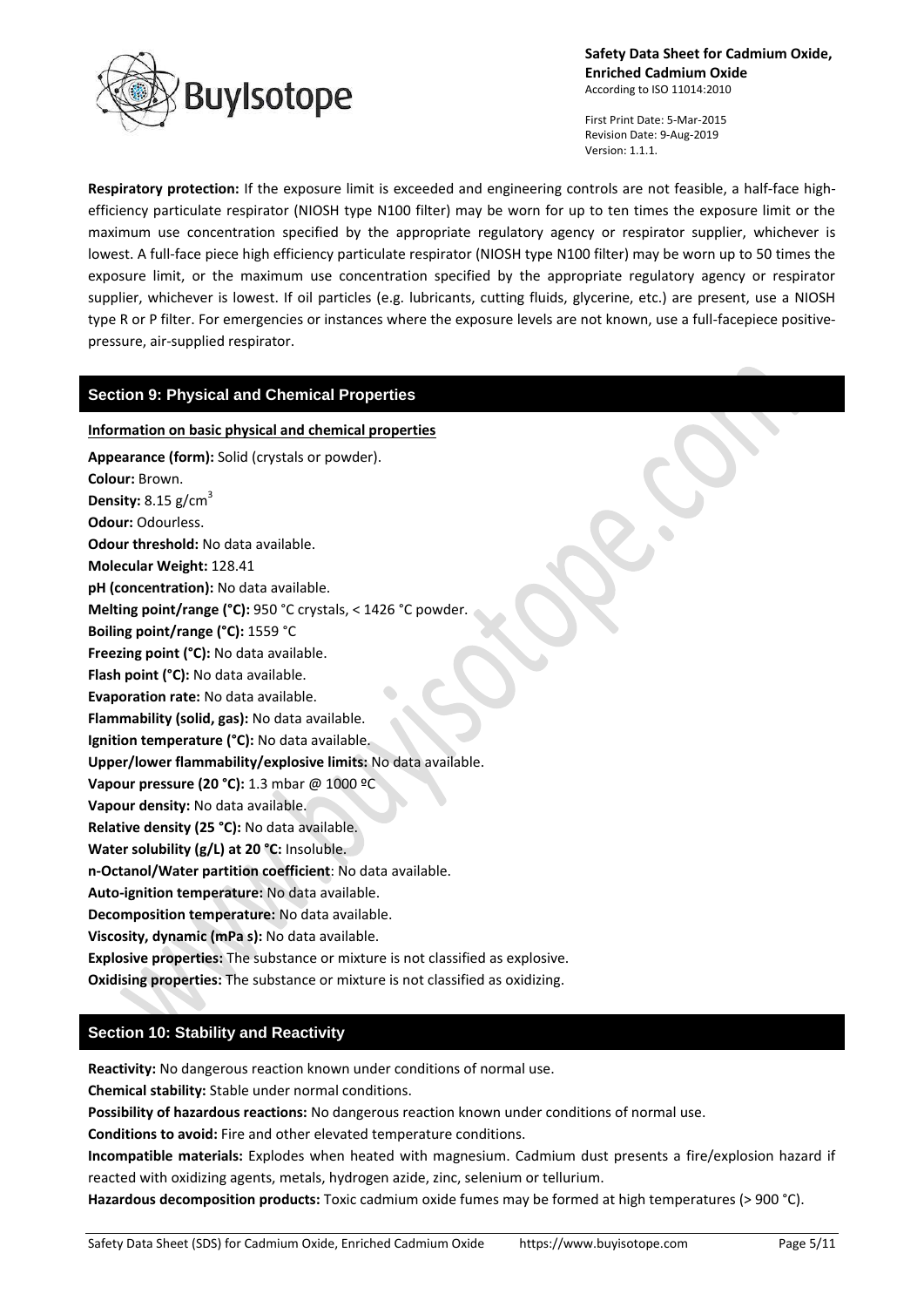

First Print Date: 5-Mar-2015 Revision Date: 9-Aug-2019 Version: 1.1.1.

## **Section 11: Toxicological Information**

#### **Information on toxicological effects:**

#### **Acute Toxicity:**

LD<sub>50</sub> Oral, Rat - 72 mg/kg; Inhalation - Mouse LC<sub>50</sub>: 250 mg/m<sup>3</sup>/2-hour - Investigated as a tumorigen, mutagen, reproductive effector.

#### **Classification according to GHS (1272/2008/EG, CLP)**

#### **Skin corrosion/irritation:**

Not classified based on available information.

#### **Serious eye damage/eye irritation:**

Not classified based on available information.

#### **Respiratory or skin sensitisation:**

Not classified based on available information.

#### **Germ cell mutagenicity:**

Suspected of causing genetic defects.

**Carcinogenicity:**

IARC: Yes

NTP: Yes

OSHA: Yes

### **Reproductive toxicity:**

Suspected of damaging fertility or the unborn child.

### **Specific target organ toxicity – single exposure (STOT):**

Not classified based on available information.

### **Specific target organ toxicity (STOT) – repeated exposure:**

Causes damage to organs through prolonged or repeated exposure.

**Aspiration toxicity:**

Not classified based on available information.

# **Section 12: Ecological Information**

**Toxicity:** Toxicity to fish: LC<sub>50</sub> *Pimephales promelas,* 7.029 mg/l, 96 hours. **Persistence and degradability:** No data available. **Bioaccumulative potential:** No data available. **Mobility in soil:** No data available. **Results of PBT& vPvB assessment:** Not relevant. **Other adverse effects:** Very toxic to aquatic life.

# **Section 13: Disposal Considerations**

**Waste treatment methods:** Whatever cannot be saved for recovery or recycling should be managed in an appropriate and approved waste facility. Although not a listed RCRA hazardous waste, this material may exhibit one or more characteristics of a hazardous waste and require appropriate analysis to determine specific disposal requirements. Processing, use or contamination of this product may change the waste management options. State and local disposal regulations may differ from federal disposal regulations. Dispose of closed container and unused contents in accordance with local and national regulations.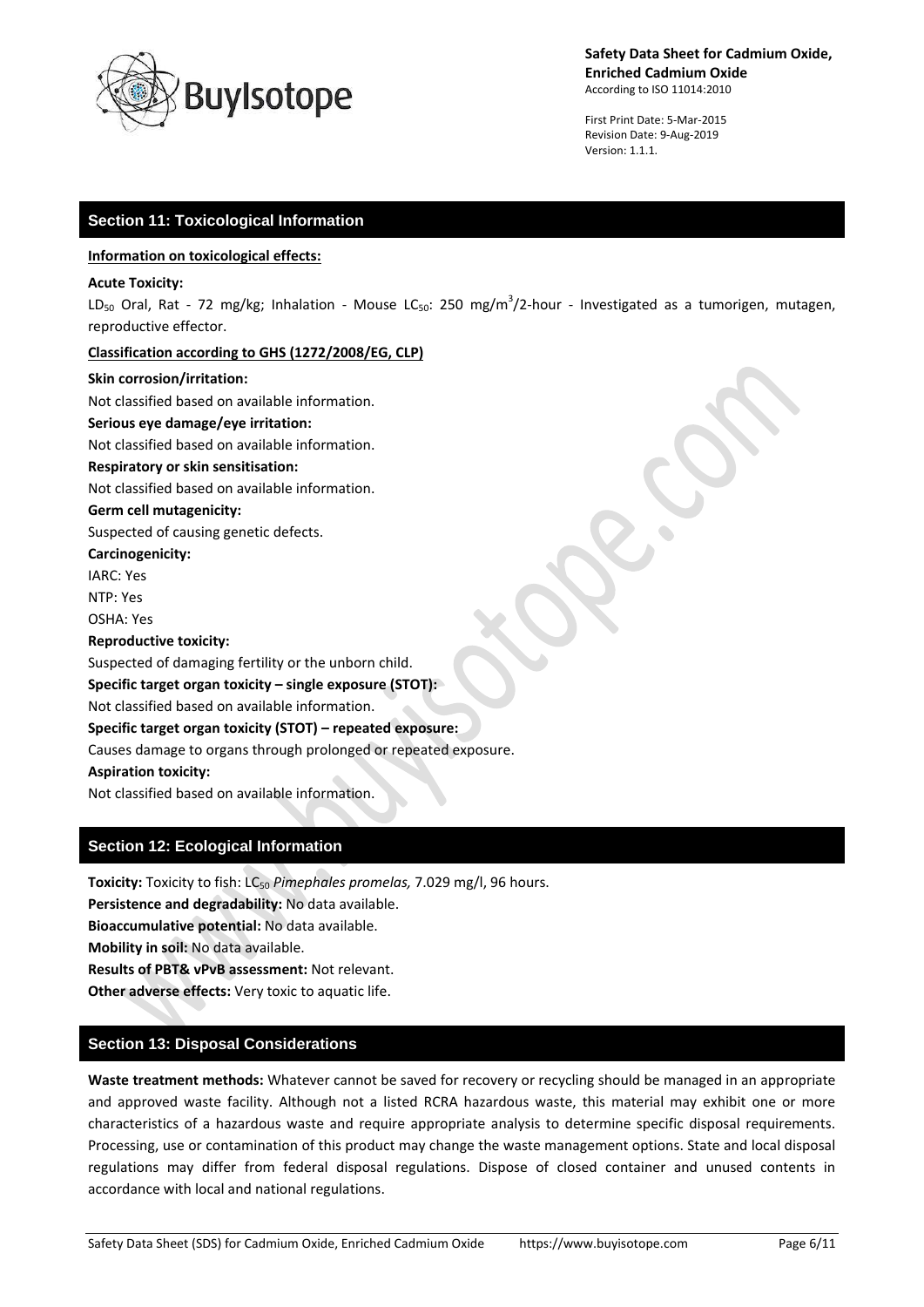

First Print Date: 5-Mar-2015 Revision Date: 9-Aug-2019 Version: 1.1.1.

# **Section 14: Transport Information**

**DOT:**

**Proper Shipping Name:** CADMIUM COMPOUND, N.O.S. (CADMIUM OXIDE). **Hazard Class**: 6.1 **UN Number:** 2570 **Packing Group:** III

**Hazard Labels:** 



### **International (Water, IMO):**

**Proper Shipping Name:** CADMIUM COMPOUND, N.O.S. (CADMIUM OXIDE). **Hazard Class**: 6.1 **UN Number:** 2570 **Packing Group:** III

### **International (Air, ICAO):**

**Proper Shipping Name:** CADMIUM COMPOUND, N.O.S. (CADMIUM OXIDE). **Hazard Class**: 6.1 **UN Number:** 2570 **Packing Group:** III

## **IATA:**

**Proper Shipping Name:** CADMIUM COMPOUND, N.O.S. (CADMIUM OXIDE). **Hazard Class**: 6.1 **UN Number:** 2570 **Packing Group:** III

# **Section 15: Regulatory Information**

## **EU regulations:**

**Regulation (EC) No. 1005/2009 on substances that deplete the ozone layer, Annex I and II, as amended** Not listed. **Regulation (EC) No. 850/2004 on persistent organic pollutants, Annex I** Not listed. **Regulation (EU) No. 649/2012 concerning the export and import of dangerous chemicals, Annex I, Part 1 as amended** Not listed. **Regulation (EU) No. 649/2012 concerning the export and import of dangerous chemicals, Annex I, Part 2 as amended** Not listed.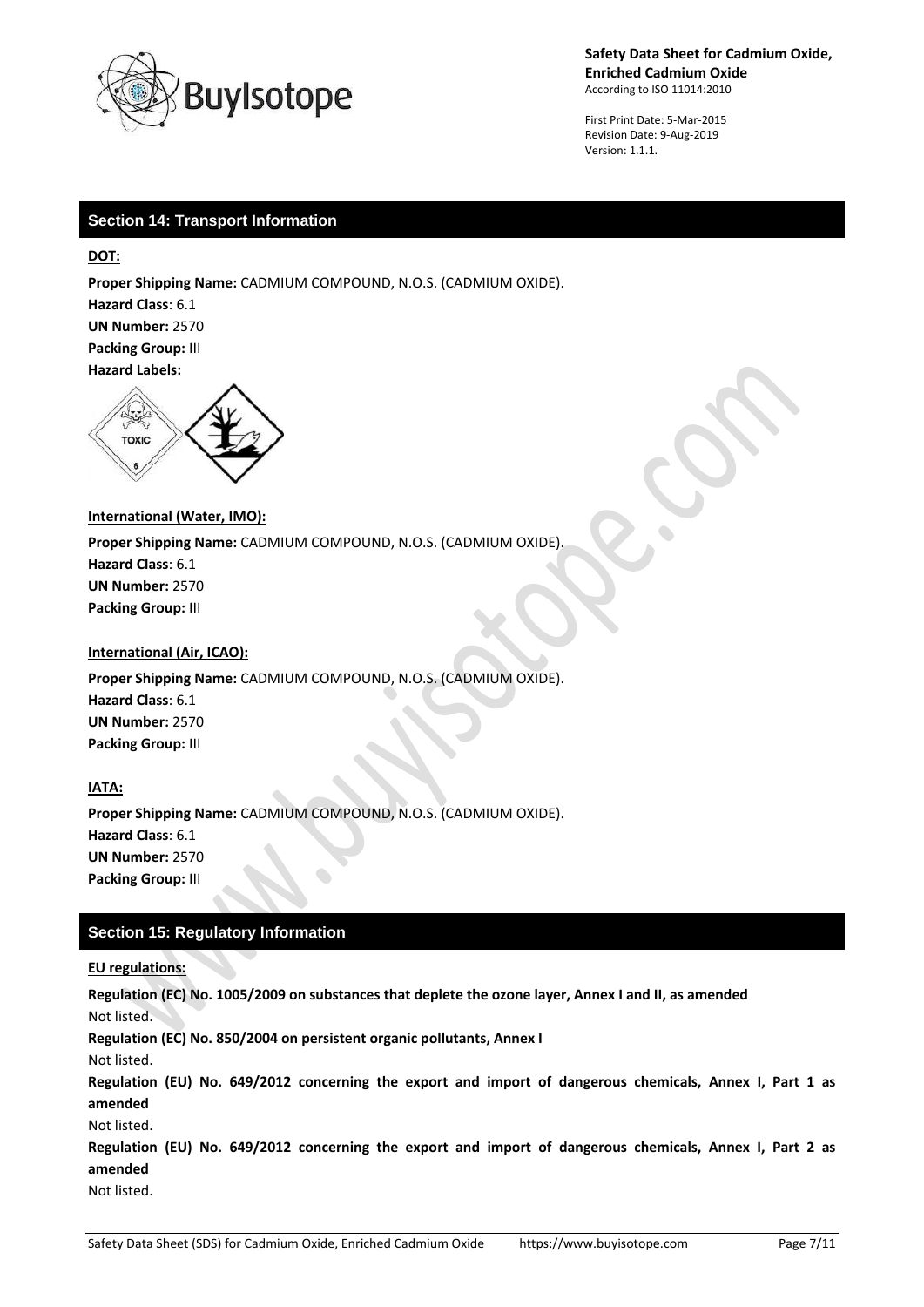

First Print Date: 5-Mar-2015 Revision Date: 9-Aug-2019 Version: 1.1.1.

**Regulation (EU) No. 649/2012 concerning the export and import of dangerous chemicals, Annex I, Part 3 as amended**

Not listed.

**Regulation (EU) No. 649/2012 concerning the export and import of dangerous chemicals, Annex V as amended** Not listed.

**Regulation (EC) No. 166/2006 Annex II Pollutant Release and Transfer Registry**

Not listed.

**Regulation (EC) No. 1907/2006, REACH Article 59(10) Candidate List as currently published by ECHA** Not listed.

# **Authorisations:**

**Regulation (EC) No. 1907/2006, REACH Annex XIV Substances subject to authorization, as amended** Not listed.

## **Restrictions on use:**

**Regulation (EC) No. 1907/2006 Annex XVII Substances subject to restriction on marketing and use**

Not regulated.

**Regulation (EC) No. 1907/2006, REACH Annex XVII Substances subject to restriction on marketing and use as amended**

Not listed.

**Directive 2004/37/EC on the protection of workers from the risks related to exposure to carcinogens and mutagens at work**

Not regulated.

**Directive 92/85/EEC: on the safety and health of pregnant workers and workers who have recently given birth or are breastfeeding.**

Not regulated.

## **Other EU regulations:**

**Directive 2012/18/EU on major accident hazards involving dangerous substances**

Not listed.

**Directive 98/24/EC on the protection of the health and safety of workers from the risks related to chemical agents at work.**

Always applicable.

**Directive 94/33/EC on the protection of young people at work**

Not listed.

**Other regulations:** The product is classified and labelled in accordance with EC directives or respective national laws. This Safety Data Sheet complies with the requirements of Regulation (EC) No 1907/2006, as amended.

**OSHA Hazards:** Carcinogen, Target Organ Effect, Highly toxic by inhalation, Toxic by ingestion, Teratogen, Mutagen.

**SARA 302 Components:** The following components are subject to reporting levels established by SARA Title III, Section 302: Cadmium oxide non-pyrophoric / CAS No. 1306-19-0 / Revision Date 1993-04-24

**SARA 313 Components:** The following components are subject to reporting levels established by SARA Title III, Section 313: Cadmium oxide non-pyrophoric / CAS No. 1306-19-0 / Revision Date 1993-04-24.

**SARA 311/312 Hazards:** Acute Health Hazard, Chronic Health Hazard.

**Massachusetts Right To Know Components:** Cadmium oxide non-pyrophoric / CAS No. 1306-19-0 / Revision Date 1993-04-24.

**Pennsylvania Right To Know Components:** Cadmium oxide non-pyrophoric / CAS No. 1306-19-0 / Revision Date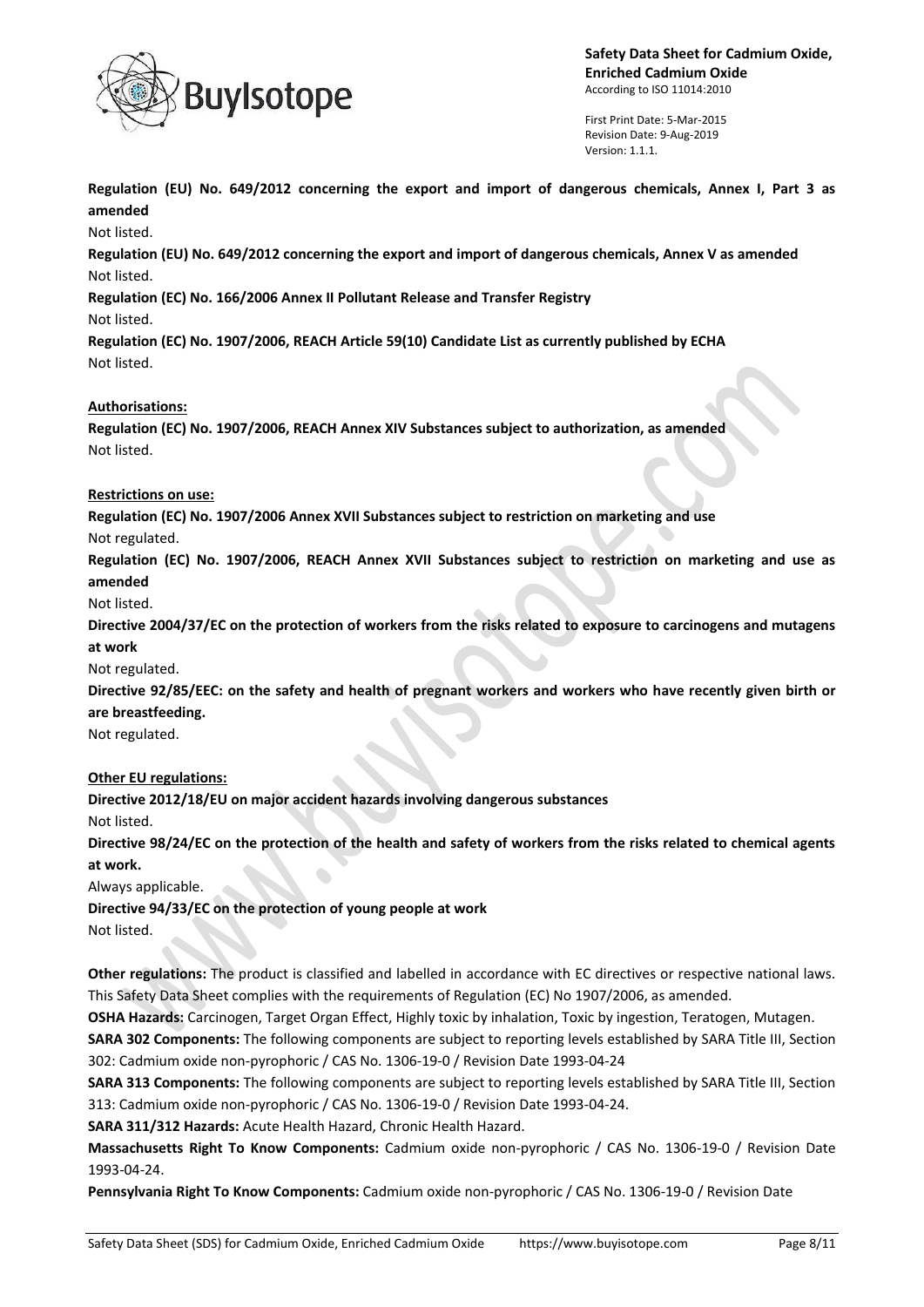

First Print Date: 5-Mar-2015 Revision Date: 9-Aug-2019 Version: 1.1.1.

#### 1993-04-24.

**New Jersey Right To Know Components:** Cadmium oxide non-pyrophoric / CAS No. 1306-19-0 / Revision Date 1993-04-24.

**California Prop. 65 Components:** WARNING! This product contains a chemical known to the State of California to cause cancer: Cadmium oxide non-pyrophoric / CAS No. 1306-19-0 / Revision Date 1987-10-01.

**California Prop. 65 Components:** WARNING: This product contains a chemical known to the State of California to cause birth defects or other reproductive harm: Cadmium oxide non-pyrophoric / CAS-No. 1306-19-0 / Revision Date 1987-10-01.

**National regulations:** Follow national regulation for work with chemical agents.

**Chemical safety assessment:** No Chemical Safety Assessment has been carried out.

## **Section 16: Other Information**

Safety Data Sheet (SDS) for Cadmium Oxide, Enriched Cadmium Oxide https://www.buyisotope.com Page 9/11 **List of abbreviations:** ACGIH American Conference of Governmental Industrial Hygienists ADR European Agreement Concerning the International Carriage of Dangerous Goods by Road ALARA As Low As Is Reasonably Achievable AMU Atomic Mass Unit ANSI American National Standards Institute BLS Basic Life Support CAM Continuous Air Monitor CAS Chemical Abstracts Service (division of the American Chemical Society) CEN European Committee for Standardization CERCLA Comprehensive Environmental Response Compensation and Liability Act CLP Classification, Labelling and Packaging (European Union) CPR Controlled Products Regulations (Canada) CWA Clean Water Act (USA) DAC Derived Air Concentration (USA) DOE United States Department of Energy (USA) DOT United States Department of Transportation (USA) DSL Domestic Substances List (Canada) EC50 Half Maximal Effective Concentration EINECS European Inventory of Existing Commercial Chemical Substances EHS Environmentally Hazardous Substance ELINCS European List of Notified Chemical Substances EMS Emergency Response Procedures for Ships Carrying Dangerous Goods EPA Environmental Protection Agency (USA) EPCRA Emergency Planning and Community Right-To-Know Act (EPCRA) of 1986 GHS Globally Harmonized System HMIS Hazardous Materials Identification System (USA) IARC International Agency for Research on Cancer IATA International Air Transport Association IBC Intermediate Bulk Containers ICAO International Civil Aviation Organization IDLH Immediately Dangerous to Life or Health IMDG International Maritime Code for Dangerous Goods LC50 Lethal concentration, 50 percent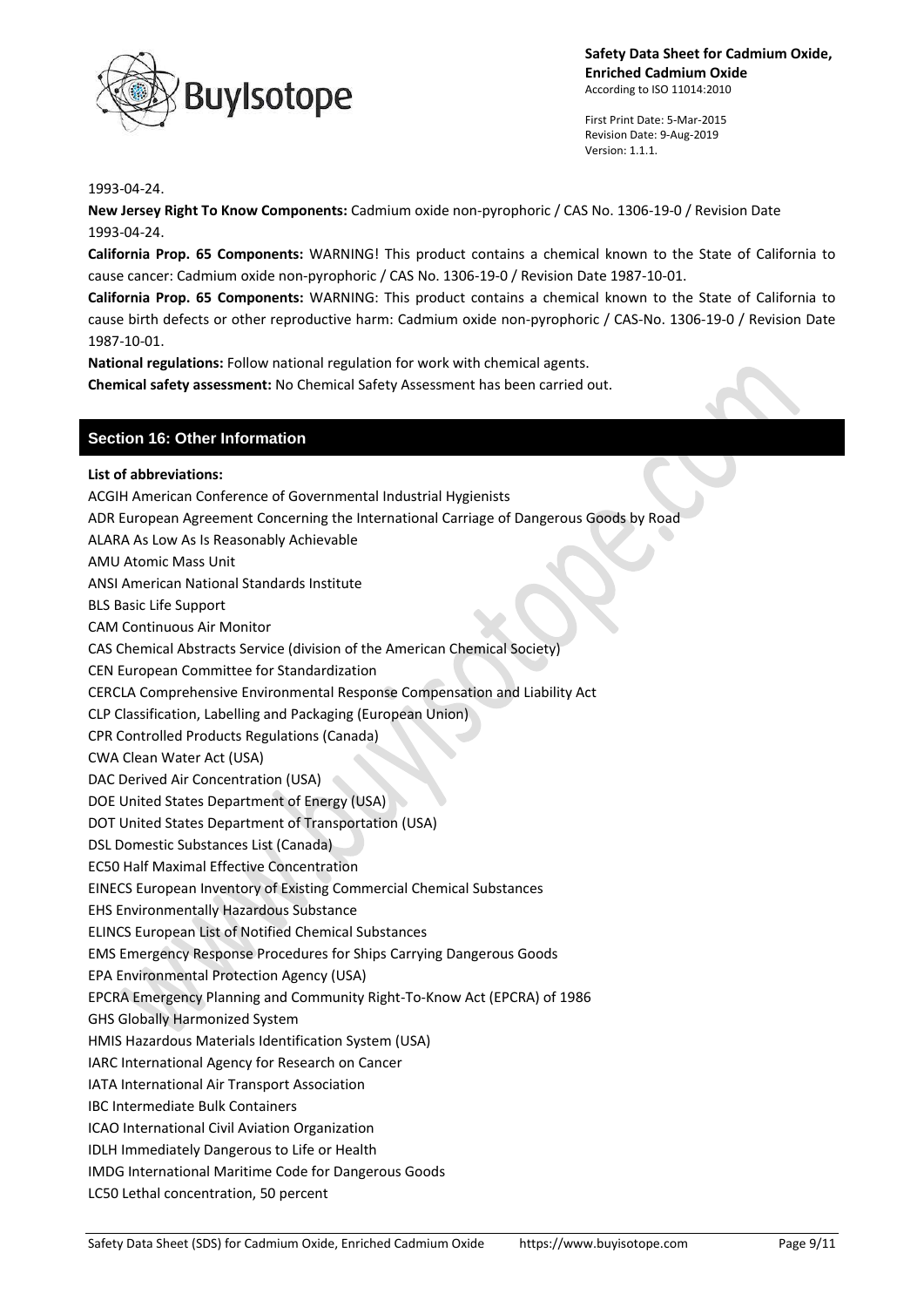

First Print Date: 5-Mar-2015 Revision Date: 9-Aug-2019 Version: 1.1.1.

LD50 Lethal dose, 50 percent LDLO Lethal Dose Low LOEC Lowest-Observed-Effective Concentration MARPOL International Convention for the Prevention of Pollution from Ships MSHA Mine Safety and Health Administration (USA) NCRP National Council on Radiation Protection & Measurements (USA) NDSL Non-Domestic Substances List (Canada) NFPA National Fire Protection Association (USA) NIOSH National Institute for Occupational Safety and Health (USA) NOEC No Observed Effect Concentration N.O.S. Not Otherwise Specified NRC Nuclear Regulatory Commission (USA) NTP National Toxicology Program (USA) OSHA Occupational Safety and Health Administration (USA) PBT Persistent Bioaccumulative and Toxic Chemical PEL Permissible Exposure Limit PIH Poisonous by Inhalation Hazard RCRA Resource Conservation and Recovery Act (USA) RCT Radiation Control Technician REACH Registration, Evaluation, Authorisation and Restriction of Chemicals (Europe) RID Regulations Concerning the International Transport of Dangerous Goods by Rail RTECS Registry of Toxic Effects of Chemical Substances SARA Superfund Amendments and Reauthorization Act (USA) TDG Transportation of Dangerous Goods (Canada) TIH Toxic by Inhalation Hazard TLV Threshold Limit Value TPQ Threshold Planning Quantity TSCA Toxic Substances Control Act TWA Time Weighted Average UN United Nations (Number) VOC Volatile Organic Compound vPvB Very Persistent Very Bioaccumulative Chemical WGK Wassergefährdungsklassen (Germany: Water Hazard Classes) WHMIS Workplace Hazardous Materials Information System **References:** Not available. **Full text of any H-statements not written out in full under Sections 2 to 15:** H330 Fatal if inhaled. H341 Suspected of causing genetic defects. H350 May cause cancer. H361 Suspected of damaging fertility or the unborn child. H372 Causes damage to organs through prolonged or repeated exposure. H400 Very toxic to aquatic life. H410 Very toxic to aquatic life with long lasting effects. **Revision information:** None. **Training information:**